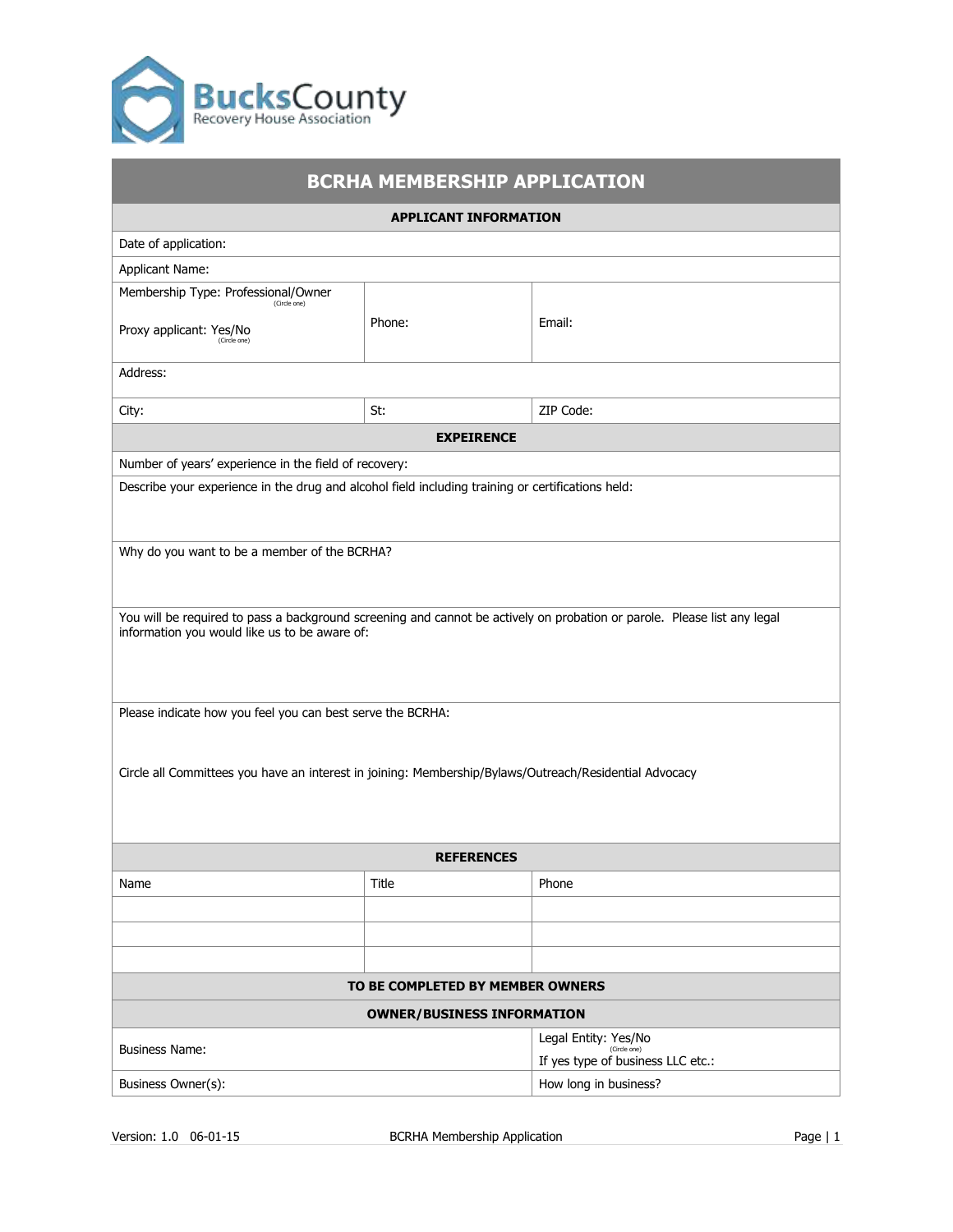

| <b>BCRHA MEMBERSHIP APPLICATION</b>                                                                                                                                |                                                                                               |                                                                                                                                           |                            |       |                                   |                            |  |  |
|--------------------------------------------------------------------------------------------------------------------------------------------------------------------|-----------------------------------------------------------------------------------------------|-------------------------------------------------------------------------------------------------------------------------------------------|----------------------------|-------|-----------------------------------|----------------------------|--|--|
|                                                                                                                                                                    | <b>Business Address:</b>                                                                      |                                                                                                                                           |                            |       |                                   |                            |  |  |
| Email Address:                                                                                                                                                     |                                                                                               | Website:                                                                                                                                  |                            |       |                                   |                            |  |  |
| Area(s) of Focus:                                                                                                                                                  |                                                                                               | Is medically assisted recovery accepted: Yes/No<br>(Circle one)<br>If yes which ones:<br>List all medications not allowed in your house : |                            |       |                                   |                            |  |  |
|                                                                                                                                                                    | <b>PROPERTY INFORMATION</b><br>Proof of insurance and U/O must be provided for each property. |                                                                                                                                           |                            |       |                                   |                            |  |  |
| Type:<br>R(Recovery)<br>S (Sober)                                                                                                                                  | Gender:<br>M (Men's)<br>W (Women's)                                                           | Property Owner<br>Name and address:                                                                                                       | Property Address:          |       | Commercial<br>Insurance<br>Yes/No | U/O or<br>permit<br>Yes/No |  |  |
|                                                                                                                                                                    |                                                                                               |                                                                                                                                           |                            |       |                                   |                            |  |  |
|                                                                                                                                                                    |                                                                                               |                                                                                                                                           |                            |       |                                   |                            |  |  |
|                                                                                                                                                                    |                                                                                               |                                                                                                                                           |                            |       |                                   |                            |  |  |
|                                                                                                                                                                    |                                                                                               |                                                                                                                                           |                            |       |                                   |                            |  |  |
|                                                                                                                                                                    |                                                                                               |                                                                                                                                           |                            |       |                                   |                            |  |  |
|                                                                                                                                                                    |                                                                                               |                                                                                                                                           |                            |       |                                   |                            |  |  |
|                                                                                                                                                                    |                                                                                               |                                                                                                                                           | <b>PROGRAM INFORMATION</b> |       |                                   |                            |  |  |
|                                                                                                                                                                    | Provide a copy of the following:                                                              |                                                                                                                                           |                            |       |                                   |                            |  |  |
| Rules and Regulations                                                                                                                                              |                                                                                               |                                                                                                                                           |                            |       |                                   |                            |  |  |
| Policies and Procedures                                                                                                                                            |                                                                                               |                                                                                                                                           |                            |       |                                   |                            |  |  |
|                                                                                                                                                                    | Program information                                                                           |                                                                                                                                           |                            |       |                                   |                            |  |  |
| I authorize the verification of the information provided on this form as to my acceptance as a member of the BCRHA. I have<br>received a copy of this application. |                                                                                               |                                                                                                                                           |                            |       |                                   |                            |  |  |
|                                                                                                                                                                    | Signature of applicant:                                                                       |                                                                                                                                           |                            | Date: |                                   |                            |  |  |